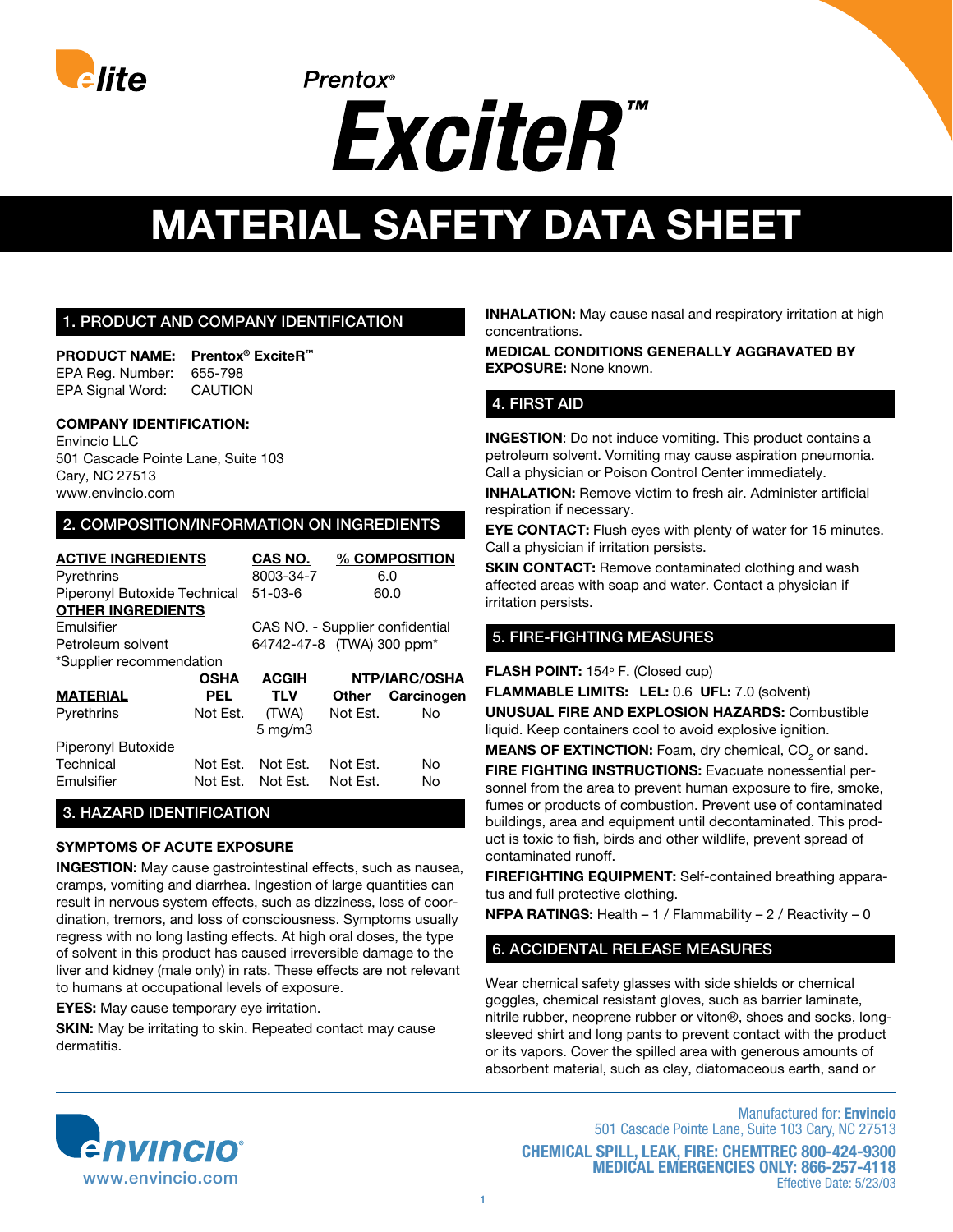

# **MATERIAL SAFETY DATA SHEET**

sawdust. Sweep the contaminated absorbent onto a shovel and put the sweepings into a salvage drum. Wash the spill area with water containing a strong detergent, absorb the rinsate, sweep up and put into salvage drum. Dispose of wastes as below. **Waste disposal method:** Wastes resulting from the use of this product may be disposed of on site or at an approved waste disposal facility. This product is toxic to fish, birds and other wildlife. Do not contaminate the environment through improper disposal.

# 7. HANDLING AND STORAGE

Do not use or store near heat or open flame. Exposure to temperatures above 130° F. may cause bursting of containers. Store in a well ventilated, secure area, out of reach of children, domestic animals. Do not contaminate water, food or feed by storage or disposal. Periodically inspect stored materials. Prevent eating, drinking, tobacco usage and cosmetic application in areas where there is a potential for exposure to the material. Always wash thoroughly after handling.

# 8. EXPOSURE CONTROLS/PersonAL PROTECTION

**Ingestion:** Prevent eating, drinking, tobacco usage and cosmetic application in areas where there is a potential for exposure to the material. Always wash thoroughly after handling.

**EYE CONTACT:** To avoid eye contact, wear safety glasses with side shields or chemical goggles.

**SKIN CONTACT:** To avoid skin contact, wear chemical resistant gloves, such as barrier laminate, nitrile rubber, neoprene rubber or Viton®, shoes and socks, long-sleeved shirt and long pants.

**INHALATION:** To avoid breathing vapors or mist, wear a NIOSH approved chemical cartridge respirator with organic vapor cartridges and a pesticide pre-filter, or a supplied air respirator.

# 9. PHYSICAL DATA

**Appearance:** Yellow to amber liquid. **ODOR: Pleasant woody odor. Melting Point:** Not applicable. **Boiling Point:** Not determined. **Specific gravity/Bulk Density:** 0.9930 g/mL **pH:** Not applicable.

#### **Solubility in Water:** Emulsifies. **Vapor Pressure:** Not determined.

#### 10. STABILITY AND REACTIVITY

**CONDITIONS TO AVOID:** Flame, heat, ignition sources, strong acids and alkalies.

**CHEMICAL STABILITY:** Stable.

**POLYMERIZATION: Will not occur.** 

**Hazardous decomposition products:** None known.

#### 11. TOXICOLOGICAL INFORMATION

#### **Acute toxicity/irritation studies: Pyrethrins (58%)**

**Ingestion:** Slightly toxic Oral LD50 (rat): 2,370 mg/kg (58% pyrethrins) **DERMAL:** Slightly toxic Dermal LD50 (rabbit): >2,000 mg/kg (58% pyrethrins) **INHALATION: Slightly toxic** Inhalation LC50 3.4 mg/L (58% pyrethrins) **EYE CONTACT:** Rabbit – Causes minimal eye irritation **SKIN CONTACT:** Rabbit – Causes minimal skin irritation **SKIN SENSITIZATION:** Guinea Pig – Not a contact sensitizer **Mutagenic Potential:** Pyrethrins – none observed.

**Chronic/Subchronic Toxicity:** Pyrethrins – none observed.

**CARCINOGENICITY/Oncogenicity:** Pyrethrum has been tested in chronic feeding studies in mice and rats. Slightly elevated incidences of benign tumors of the thyroid and liver were seen in rats following high doses of Pyrethrum. Further detailed scientific studies into the mechanism causing these responses indicate that these effects in animals only occur at doses greatly exceeding the likely human exposure levels. Thus, the effects seen in animals are of little relevance to humans.

**Other toxicity information:** Not available.

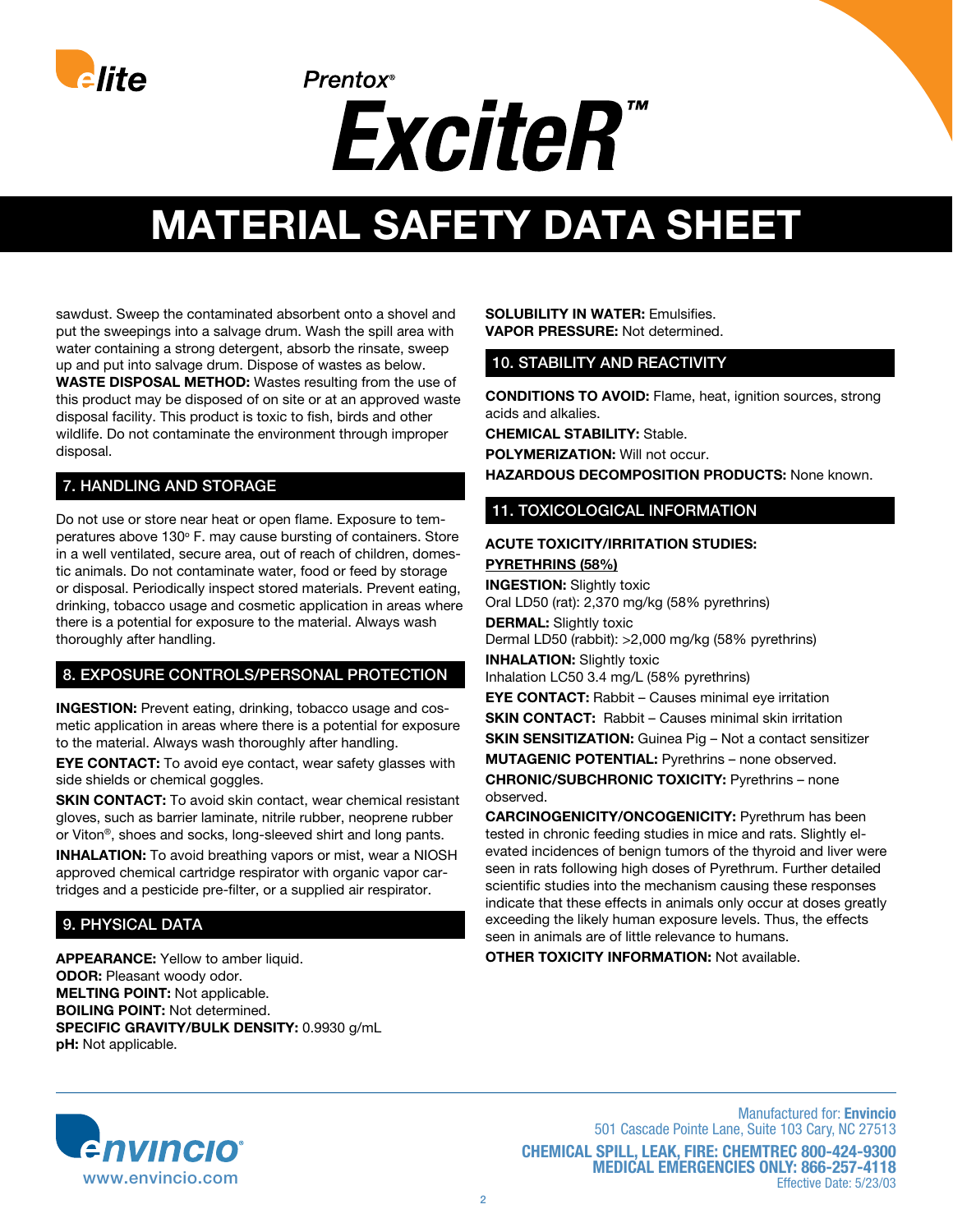

# **MATERIAL SAFETY DATA SHEET**

# **Acute toxicity/irritation studies: Piperonyl Butoxide (technical grade)**

**Ingestion:** Minimally toxic Oral LD50 (rat) 4,570 mg/kg – males 7,220 mg/kg - females

**DERMAL:** Slightly toxic Dermal LD50 (rabbit): >2,000 mg/kg **INHALATION: Slightly toxic** Inhalation LC50 >5.9 mg/L

**EYE CONTACT:** Rabbit – Causes slight eye irritation **SKIN CONTACT:** Rabbit – Causes minimal skin irritation **SKIN SENSITIZATION:** Guinea Pig – Not a contact sensitizer **Mutagenic Potential:** None observed.

**Chronic/Subchronic Toxicity:** None observed.

**CARCINOGENIC POTENTIAL:** Marginally higher incidences of benign liver tumors in mice were observed following lifetime high dose exposures to Piperonyl Butoxide. The significance of this observation is questionable and under review. The doses at which tumors were observed greatly exceeded potential human exposure from labeled uses. Doses at which these effects were observed greatly exceeded human dietary intake. At anticipated dietary exposure levels, it is highly unlikely that this product would result in carcinogenic effects.

#### **Other toxicity information:**

**MUTAGENIC DATA:** Piperonyl Butoxide was not genotoxic in several tests, including the Ames mutagenicity assay, chromosome aberration in Chinese hamster ovary (CHO) cells, CHO/ HGPRT assay with S9 activation, and in the unscheduled DNA synthesis (UDS) assay in cultured human liver cells.

**Teratology/Reproductive effects:** There were no birth defects or adverse effects on reproductive parameters in rats or rabbits. Piperonyl Butoxide is not considered to be teratogenic.

#### **Toxicity of other components:**

**EMULSIFIER:** The supplier notes that the emulsifier may cause severe eye irritation from contact. Also, prolonged skin contact with soaked clothing may cause irritation. Inhalation may cause chest pain and coughing. Ingestion may cause nausea, vomiting and diarrhea. The supplier does not note any chronic toxicity. **PETROLEUM SOLVENT:** The supplier reports that overexposure to this solvent may cause kidney damage. Exposure to the liquid may cause eye irritation and mild skin irritation. Breathing can

cause nasal and respiratory irritation, central nervous system effects including dizziness, weakness, fatigue, nausea, headache, possible unconsciousness and even death. Swallowing can cause gastrointestinal irritation, nausea, vomiting and diarrhea. Aspiration into the lungs can cause aspiration pneumonia, which can be fatal.

#### **Target Organs**

**Active Ingredients:** Central nervous system. **Inert Ingredients**

**EMULSIFIER:** Eyes, skin, respiratory tract.

**PETROLEUM SOLVENT: Respiratory tract, central nervous** system and skin.

## 12. ECOLOGICAL INFORMATION

**SUMMARY OF EFFECTS: Pyrethrins are highly toxic to fish and** aquatic organisms.

#### **Eco-Acute Toxicity: Pyrethrins (58%)**

Rainbow trout 96-hour LC50 5.2 μg/L Bluegill sunfish 96-hour LC50 10 μg/L Honeybee Acute 0.022 μg/bee Daphnia magna 48-hour LC50 12 μg/L Bobwhite Quail Oral LD50 >2,000 mg/kg Bobwhite 5 day dietary LC50 >5,620 ppm Mallard 5 day dietary LC50 >5,620 ppm

#### **Piperonyl Butoxide (technical grade)**

Rainbow Trout 96-hour LC50 6.12 ppm Bluegill Sunfish 96-hour LC50 5.37 ppm Daphnia Magna 48-hour LC50 0.51 ppm Honeybee Acute >25 μg/bee Bobwhite Quail Oral LD50 >2,250 mg/kg

Bobwhite 5 day dietary LC50 >5,620 ppm

Mallard 5 day dietary LC50 >5,620 ppm

**Eco-chronic Toxicity:**

## **Pyrethrins (58%)**

Fish (Fathead Minnow) Early life stage MATC >1.9 μg total pyrethrins/L Invertebrate (Daphnia Magna) Life cycle MATC 1.3 μg total

pyrethrins/L



Manufactured for: **Envincio** 501 Cascade Pointe Lane, Suite 103 Cary, NC 27513 **Chemical spill, leak, fire: Chemtrec 800-424-9300 medical Emergencies only: 866-257-4118** Effective Date: 5/23/03